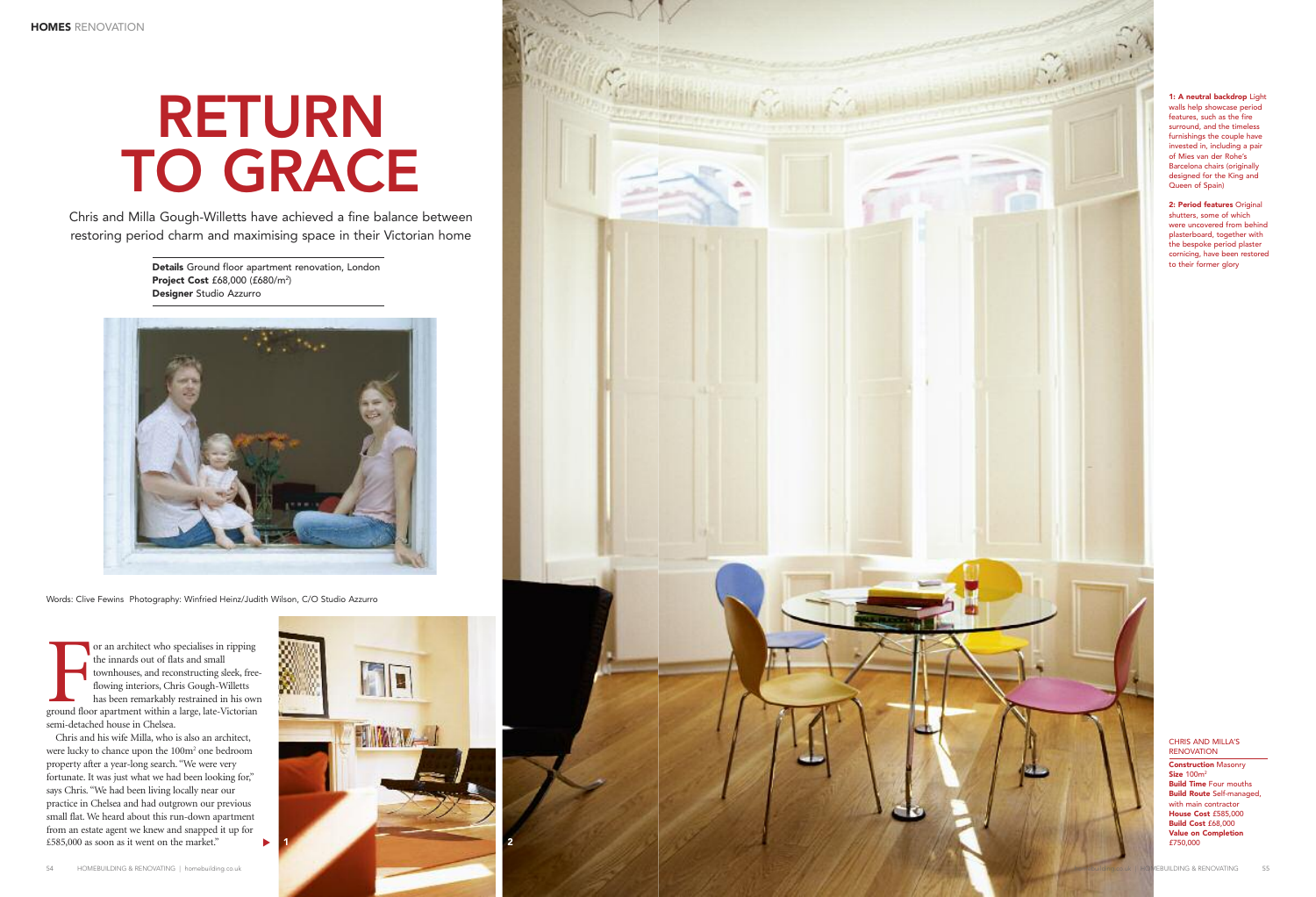"Similar properties in this part of Chelsea go for £650,000 to £675,000 and have often been butchered: their best internal features are frequently stripped out and replaced with something very ordinary," says Milla. "We were lucky because the flat was unmodernised. Most of the interior period details were intact, if run down."

These details included the fine plaster cornices and shutters. "The shutters at the front had been screwed back and covered in places with plasterboard, but they were in perfectly good condition when we uncovered them," recalls Milla.

As the building is unlisted, the couple's first thoughts turned to removing the dividing wall between the large reception and dining room at the south-west-facing front, and the even larger bedroom at the rear. "We decided against it for the main reason that it would have run contrary to the style and proportions of the property, particularly as the plaster cornices were, as far as we could see, bespoke designs and not out of a Victorian pattern book — and in rather good condition," remarks Chris.

Against their usual policy, which is to go for something entirely contemporary, Chris and Milla decided to stick with the large front room and use it very much the way it had been used before.

At the rear, only the plain white walls and modern furnishings give a hint of the radical changes. However, it has been all change here. The existing cramped bathroom and adjacent tiny kitchen have been transformed into a large second bedroom. Previously there was a suspended ceiling with a water lived in a furnished apartment nearby, allowing Chris  $\blacktriangleright$ While the work was taking place, Chris and Milla

**3: A practical step** Extending from the bay window in the master bedroom, the 250mm step adds interest while also providing a place to read. More practically, it conceals a soil pipe — a vital link which enabled a bathroom to be fitted at the rear of the flat

**4: Small but functional kitchen** The new galley kitchen is positioned between the front reception room and rear master bedroom. High ceilings and recessed lighting make the space feel bigger. Accents of bold colour, used throughout the house, continue in here



tank above, but now the full original height of the room and window has been restored.

The other alterations include the removal of 2.2m from the interior wall of the large master bedroom, and the creation of a stud wall to enable a bright modern galley kitchen to be positioned between the front reception room and rear master bedroom.

"It has still left a pretty large bedroom," Chris says. "It is interesting to reflect that before there was one very large bedroom and two WCs. Now, after some careful refurbishment, we have two bedrooms and, in effect, two full bathrooms."

The second bathroom is a wetroom that leads off the hall, and also boasts a WC and smart teak basin. The interesting thing is that the couple have managed to pack all this into a space that was previously only occupied by a WC — it is certainly a lesson in how to maximise the potential of small spaces. It has been achieved because the room stands on the site of a staircase that – before the property was converted into four apartments in the 1950s – linked the ground floor and the basement. This allowed scope for the couple to step down the shower tray.

*" " The project overran… our daughter was born the week after we moved in*